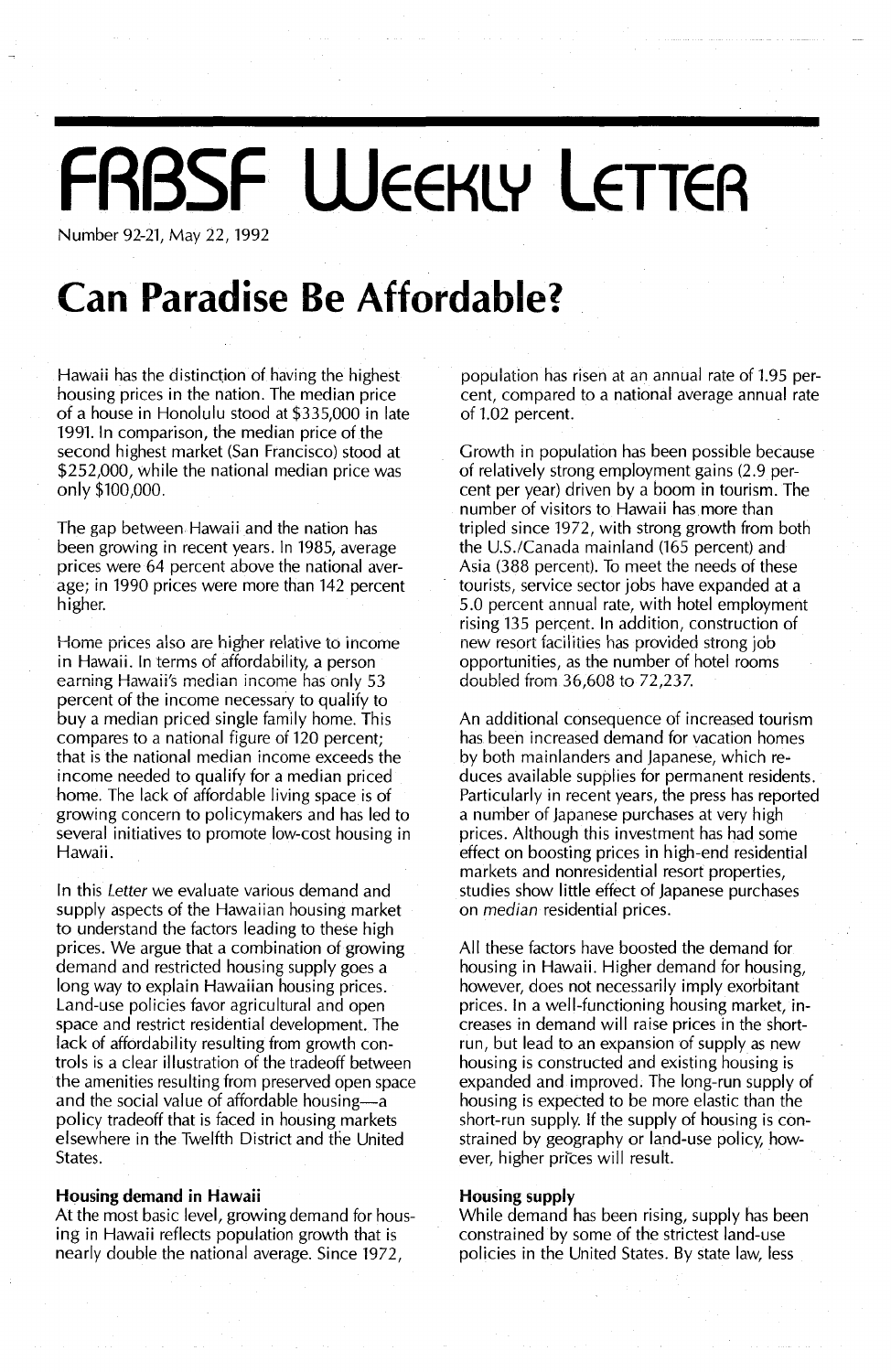# **FRBSF**

than 5 percent of the state's acreage is available for urban development. Chart 1 shows that a little over 4 percent currently is categorized as urban. The rest is equally split between agricultural and preserved tracts. Of the 1.7 million acres of agricultural land, however, only 327,000 is actually zoned for crops, and only half of that is harvested. The vast majority of agricultural land stands as pasture, woodlands, or open space.



As shown in Chart 2, median prices for single family houses rose 118 percent between 1980 and 1990, compared to a 63 percent increase in the U.S. as a whole. This dramatic increase in prices is the result of a tight housing market, not greater ability to pay. Per capita income in Hawaii is only 4.7 percent above the national average, making the ratio of housing prices to median income the highest of any state in the u.s.



Average Sales Price of Existing Single Family Homes Dollars



More recently, prices have received another upward jolt because of the renewal of long-term leases. A large part of the Hawaiian real estate market is built on leased land. With the sharp gain in land prices in recent years because of increasing scarcity, real estate analysts report that those renewals often lead to larger than anticipated increases in rents.

Recent prices also have exhibited upward pressure from other cyclical factors. Analysts studying the market suggest that demographic and social factors, together with lower interest rates, are prompting an unusually large number of residents to move up to higher priced housing. A similar pattern was noted in the late 1960s and early 1980s.

#### Effects on market composition

These supply and demand conditions have had several predictable effects on the Hawaiian housing market. Multifamily housing comprises 38.1 percent of all units in Hawaii, versus a national average of 29.8 percent. A larger than average share of the population lives in multifamily housing (27.8 percent versus 23.2 percent in the nation as a whole). Moreover, the average living area in multifamily units in Hawaii has declined by over a third, from 1,289 square feet in 1970 to 711 square feet in 1990.

The reduction in average unit size has helped slow the growth of rents. Rents continue to rise faster in Hawaii than elsewhere, however. Between 1980 and 1990, median rents in Hawaii rose 121 percent, compared to an increase of 88 percent nationally. On average, rents per square foot are 50 percent higher in Hawaii than in the rest of the country. Because of this faster growth, average Hawaiian rents in 1990 stood at \$599 per month, compared to a national average of \$374. (In Oahu rents are considerably higher, averaging \$1150 per month for apartments.)

Similar trends are observed in the single family market. Increasing scarcity has caused average single family housing units to downsize. Lot sizes, in particular, have decreased in size to offset some of the effect of higher land costs.

#### Promoting low-cost housing

In Hawaii, concern over affordability has spurred many local governments to promote low-cost housing. In many cases, developers are required to set aside a certain portion of new construction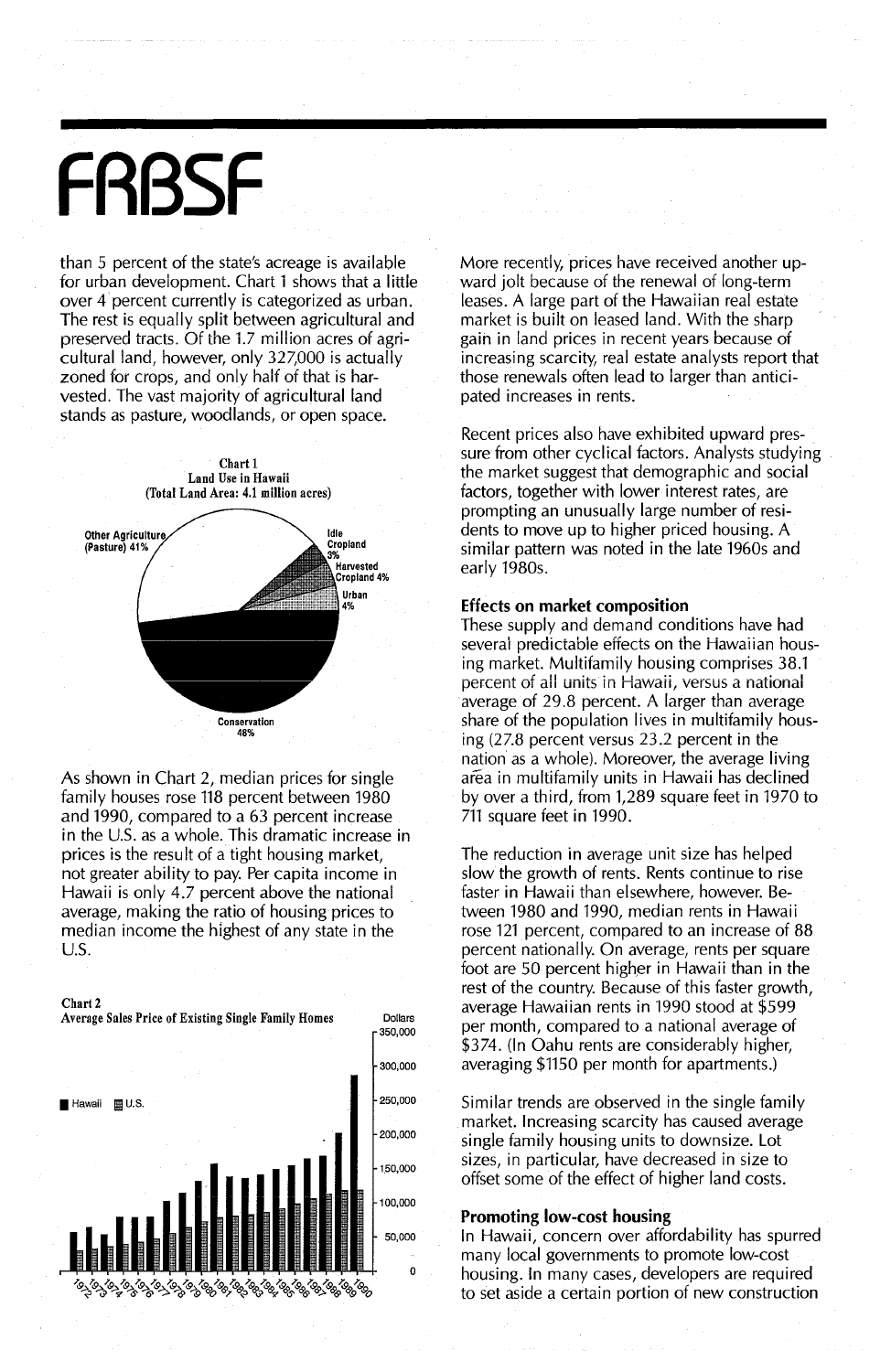as affordable. Recent policies have offered to cut red tape in the development process in return for devoting 60 percent of the units to affordable housing. In 1990, 636 units were built under this program, compared to 330 completed outside the program. Developers' interest in the program is waning, however, because of weak demand for the expensive homes in the development, which in the past subsidized the cost of building the affordable units.

The affordability of these "affordable" units also may be temporary. While housing is affordable for those lucky enough to make the initial purchase, at the time of resale, the price of the affordable houses often rises to the higher market level. Moreover, affordable housing requirements can deter developers from building middle-range housing, since they must compensate for the lowpriced units by building very expensive units.

#### Open space versus affordability

Concern over housing affordability also has led to proposals to change the land use mix-principally to convert agricultural land to urban use. From the perspective of generating income, converting large portions of agricultural land appears to be warranted. In 1990, 41 percent of the land was used for agriculture, and it produced only 1.2 percent of the personal income of the state directly, plus an additional 1.0 percent of income indirectly through jobs created in food and fiber processing. Moreover, agriculture is diminishing in Hawaii, with pineapple and sugar cane production declining, while other industries are expanding.

These figures understate the current *value* of that land, however. Hawaii is valued as a tourist destination and a place to live because of its natural beauty. *Overdevelopment* of the Islands would diminish this beauty. This explicit value of open space is reflected in preserving lands for natural parks and wildlife refuges. It also is reflected,

however, in the zoning of large expanses of land for agriculture, *even* though it is uncultivated. Uncultivated agricultural land (pasture, woodlands) provides much of the same *value* as parks or preserved lands.

In sum, the restriction of the usage of land for agricultural purposes is not supported by economics alone. Agricultural output is not intrinsically more socially worthy than other forms of economic output. If agricultural use of land is more aesthetically pleasing, however, there may be positive production externalities that would not be *valued* in the marketplace. Indeed, these amenities act to raise the demand for Hawaii real estate. Such public good aspects of agriculture are an argument for protecting land-use controls. The tradeoff, however, is a restricted housing supply.

#### Conclusion

The Hawaiian experience provides a dramatic example of tradeoffs in land-use policies that are being examined in much of the Western United States. Similar debates about development versus preservation of open space are taking place in the San Francisco Bay region, Seattle, Los Angeles, Portland, and other areas experiencing rapid increases in population.

Land use policies that preserve space for parks and agriculture result in social benefits ranging from physical beauty to environmental protection. The tradeoff,however, is that competing uses of the land also produce economic benefits. To the extent that Hawaii land-use policies constrain development, one result of these policies is a scarcity of affordable housing. Explicit recognition of this tradeoff in policymaking potentially will result in a more efficient use of Hawaii's natural endowments.

### Brian A. Cromwell Economist

Ronald H. Schmidt Senior Economist

Opinions expressed in this newsletter do not necessarily reflect the views of the management of the Federal Reserve Bank of San Francisco, or of the Board of Governors of the Federal Reserve System. Editorial comments may be addressed to the editor or to the author.... Free copies of Federal Reserve publications can be

obtained from the Public Information Department, Federal Reserve Bank of San Francisco, P.O. Box 7702, San Francisco 94120. Phone (415) 974-2246, Fax (415) 974-3341.

Printed on recycled paper  $\bigoplus$